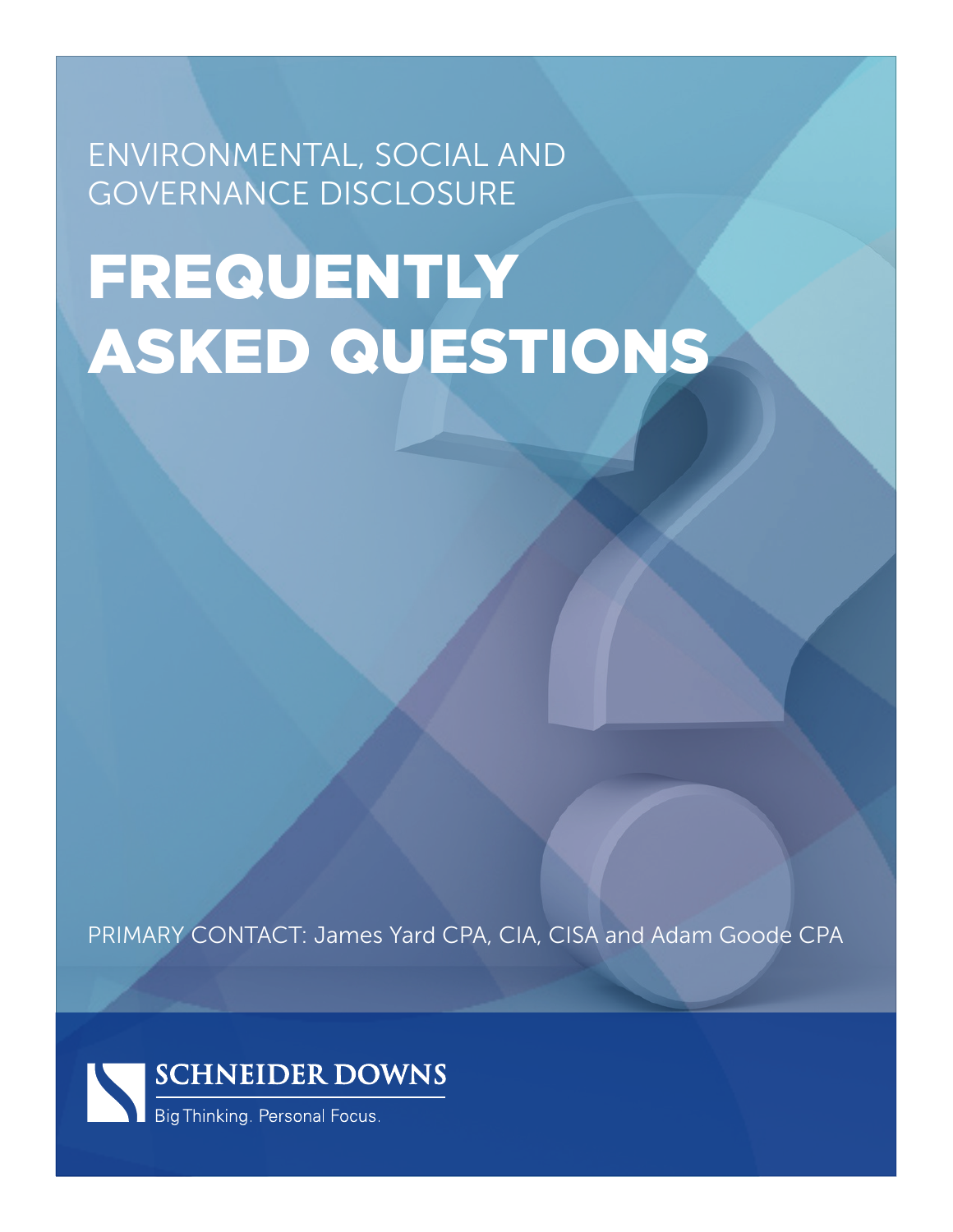**In light of an increased focus on environmental, social and governance (ESG) disclosures for public companies, the Schneider Downs Environmental, Social and Governance consulting team has compiled a list of commonly asked questions and answers to help organizations better prepare for the U.S Securities and Exchange Commission's (SEC) proposed Greenhouse Gas reporting requirements.** 

## What is environmental, social and governance?

ESG stands for "Environmental," "Social" and "Governance," and represents a stakeholder-centric approach to reporting, outside of just the financial results. Demand for ESG reporting has been seeing increasing demand from consumers, employees, investors and now regulatory authorities.

# Why is ESG important?

ESG provides additional insight into an organization's impact on the world broken into three categories: Environmental, Social and Governance. Elements of each can include:

- » Environmental climate change, carbon emissions, water and air pollution
- » Social working conditions, equal opportunities, human rights, community relations
- » Governance corporate structure, ethics, hiring practices, compensation structure

Given how quickly ESG is gaining significance, organizations should start to build their ESG strategy as part of their core corporate strategy.

## When does the public comment period expire?

The public has until May 20, 2022, to provide comment on the proposed Greenhouse Gas reporting requirements. The SEC has stated that they want to incorporate feedback into the required metrics and financial reporting.

## What are the key deadlines associated with the proposed ESG disclosure requirements?

The proposed SEC timeline envisions rules being finalized by December 2022 with Scope 1 and 2 emission metrics for 2023 to be included in 2024 filings for large, accelerated filers. Scope 3 emissions would then be phased in the following year. Accelerated filers and non-accelerated filers would have one additional year for each deadline. Smaller reporting companies would have two additional years. The requirements will also be mandatory by foreign private issuers.

## Does the ESG disclosure requirements apply to private companies?

No. However, there is significant movement towards private companies voluntarily disclosing ESG from customers, employees and other organizations within their value chain.

# Will ESG disclosure requirements apply to international countries?

The SEC's regulation will extend to any company listed on a U.S. Exchange, including foreign issuers. In addition, the European Union (E.U.) has proposed its own revised set of required disclosures covering ESG reporting titled the Corporate Sustainability Reporting Directive. The scope of organizations under this proposal extends well beyond those proposed by the SEC's greenhouse gas requirements for public companies. This could have a significant impact to organizations with operations in E.U. member countries.